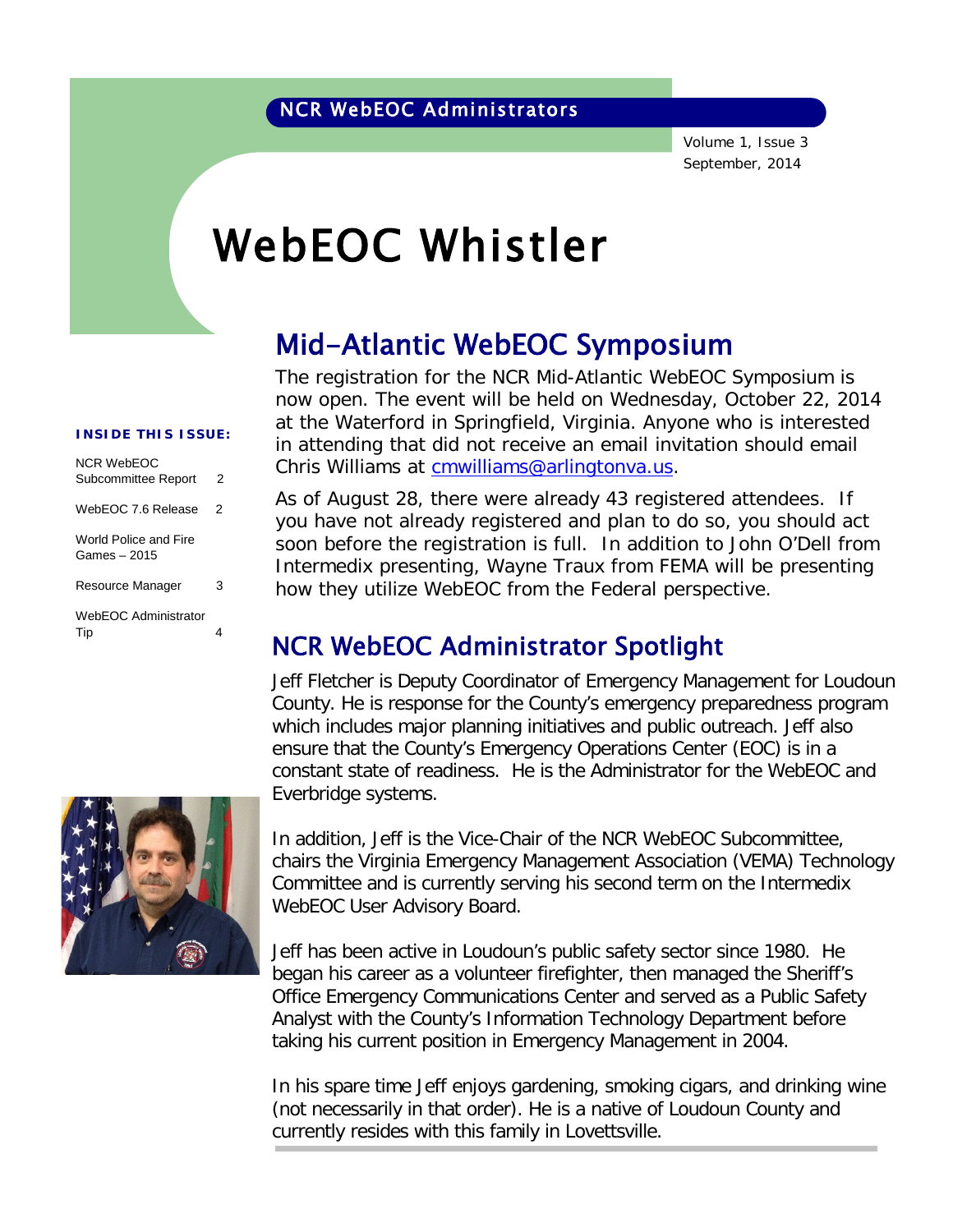### Report from the NCR WebEOC Subcommittee

The WebEOC Subcommittee will meet on September 9<sup>th</sup> through the VTC system. At the last meeting the committee agreed to utilize electronic (email) voting for information sharing requests received by partner agencies to view the NCR Fusion boards on their WebEOC Systems. The group also agreed to reduce the validation period back from two years to one on the sharing agreements to ensure the point of contact information on file would be more current.

With the additional work on the NCRnet, the NCR drill planned for the last week of July has been pushed back to September. The drill will be completed to validate our NCR Fusion connections are working and communicating. Details will be forthcoming.

### Intermedix releases WebEOC 7.6

The WebEOC Support Team has installed WebEOC 7.6 on the National Capital Region's Test server to begin reviewing this version for deployment. One of the largest impacts version 7.6 brings is the requirement to utilize single user sign-on accounts before upgrading. As soon as the WebEOC Support Team believes there are no issues and we have moved all jurisdictions to single user sign-on, we will announce to the region a plan and timeframe for upgrading their systems.

As administrators for your system, you will find several of the new features included with version 7.6 valuable. The first feature is an account type associated with each user. This will aid in identifying users with administrative profiles. Next, a new User Position Report is available to report what positions a user belongs to without reviewing each individual user record. Further, there is a new Usage Report available for generation that may be beneficial for reporting how many unique logons occurred each month. Finally, a list utilization report has been added to identify where lists are being used. This is helpful if the list is used by more than one board.

#### Special WebEOC Administrator Note

#### Image Viewer (MapTac) File Types

Please remember when adding files to image viewer that the file types accepted are gif, jpg, and png. PDF files will not work in Image Viewer.



#### Preparedness **Ouote**

"Remember: When disaster strikes, the time to prepare has passed."

-- Steven Cyros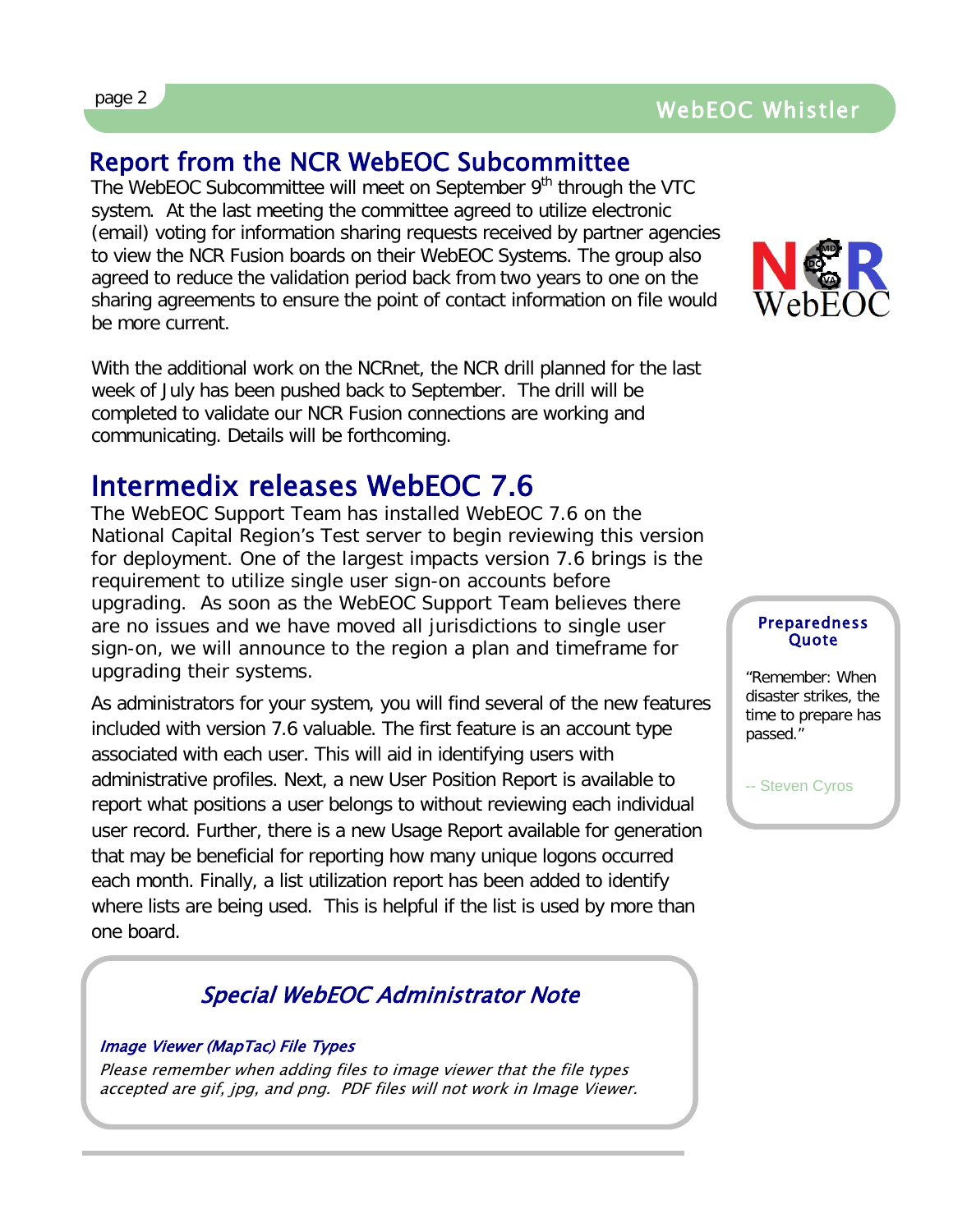

The World Police and Fire Games are coming to the National Capital Region (NCR) in June, 2015. Fairfax County is investigating the use of WebEOC to provide information to the region throughout the event. Just under 400 days left to go until the kickoff of the World Police and Fire Games (WPFG), Fairfax 2015, the organizing committee announced on May 23 the establishment of its Honorary Board and new funding commitments totaling \$5 million from public and private sources. At a press conference last month in Fairfax County, Gov. Terry McAuliffe announced he will chair the WPFG Honorary Board. "I am delighted to support our first responders and public safety heroes who have given their service and sometimes their lives to protect us. I will serve as chairman of these exciting Fairfax 2015 Olympic-style games," said McAuliffe. "If there is one thing I have learned supporting law enforcement and fire organizations over my years in public service, it's that police, sheriffs' deputies and firemen are immensely competitive," he said. "Fairfax 2015 will support the commonwealth's tourism industry and economic development." Sharon Bulova, chairman of the Fairfax County Board of Supervisors welcomed attendees. "We are honored to host the Fairfax 2015 Games," Bulova said, adding "I am so proud of our public safety officers." She also acknowledged Police Chief Edwin Roessler Jr.; Fire Chief Richard Bowers Jr. and Sheriff Stacey Kincaid as instrumental in implementing services and lending personnel. For additional information on the World Police and Fire Games, visit www.fairfax2015.com or call 202-480-WPFG (9734).

#### NCR Resource Manager Board

The NCR WebEOC Support Team continues to work on phase one of a fusion board solution to replace the Resource Manager plug-in. A follow up meeting was recently conducted with the liaison to the NIMS group to share an issue with the how to group resources while maintaining search and sorting capability and other functionality. A workable solution was determined and board development efforts continue. We will continue to keep you posted and share progress as this complex board development effort becomes ready for review.